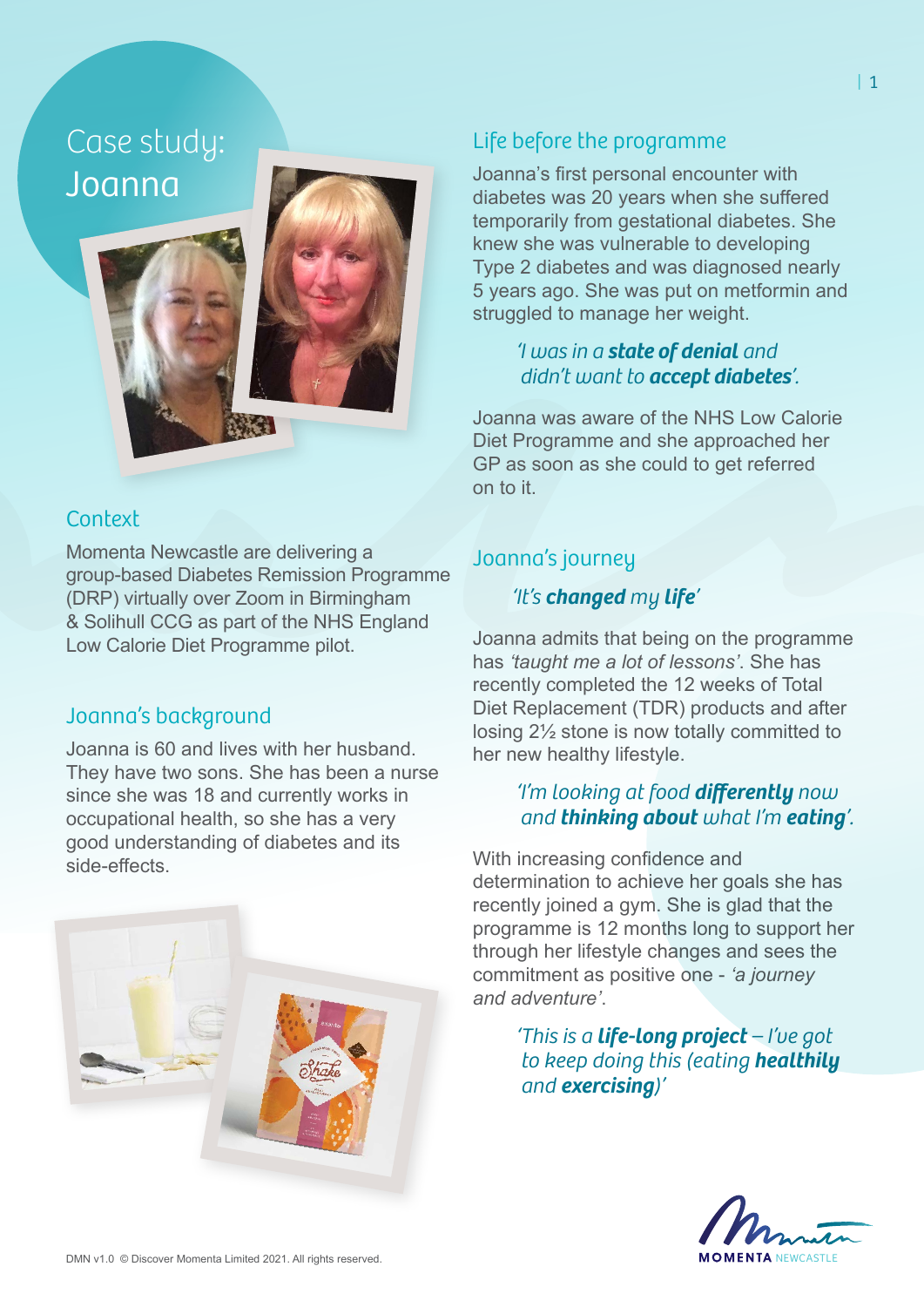## Phase 1 – Total Diet Replacement (TDR)

Before starting TDR Joanna was concerned that she might feel dizzy or ill, but she actually felt very well on the TDR products 'both physically and psychologically'.

#### *'All my worries were unfounded – I wasn't dizzy or hungry'*

She lost weight steadily throughout the 12 weeks – never more than 2lbs a week, but she

#### *'gave it 100%, spurred on by thinking about the rewards'.*

Joanna really liked the Exante products and was pleasantly surprised that she felt well and didn't feel hungry. She particularly likes the shakes, her favourites being Lemon cheesecake *'like a dessert in a shake',* White chocolate and raspberry, Chocolate orange and Strawberry and vanilla. She occasionally had Porridge for breakfast and a Dahl pot for an evening meal but mainly used shakes throughout.

Her top tip for thriving on the TDR products is to space the products evenly at four hourly intervals through the day. Joanna started each day with a shake at 8am and 700ml of water. She also stresses the importance of drinking plenty of water throughout the day and this became her daily treat:

#### *'I treated myself to my favourite bottled water – it's the little things that get you through the day'.*

Her starting weight was 89.9kg. During the TDR phase Joanna lost weight steadily, finishing the 12 weeks at *nearly 15kg or 2 ½ stone lighter* – having lost 16% of her starting body weight in just three months.

Phase 2

#### *'I'm caring more for myself and feel more energetic. It's changed my life'.*

Joanna is really in control of her transition off TDR but is finding it more challenging having to think about what to eat. She is finding the Workbook materials and other resources helpful *'I now realise how important portion sizes are for weight loss and a steady path'* and is aware that she needs more healthy recipes and is making use of the Recipe book.

As well as finding the programme resources helpful she has valued the support of her Coach and her fellow group members who have made frequent use of a Whatsapp group to share ideas, tips and experiences.